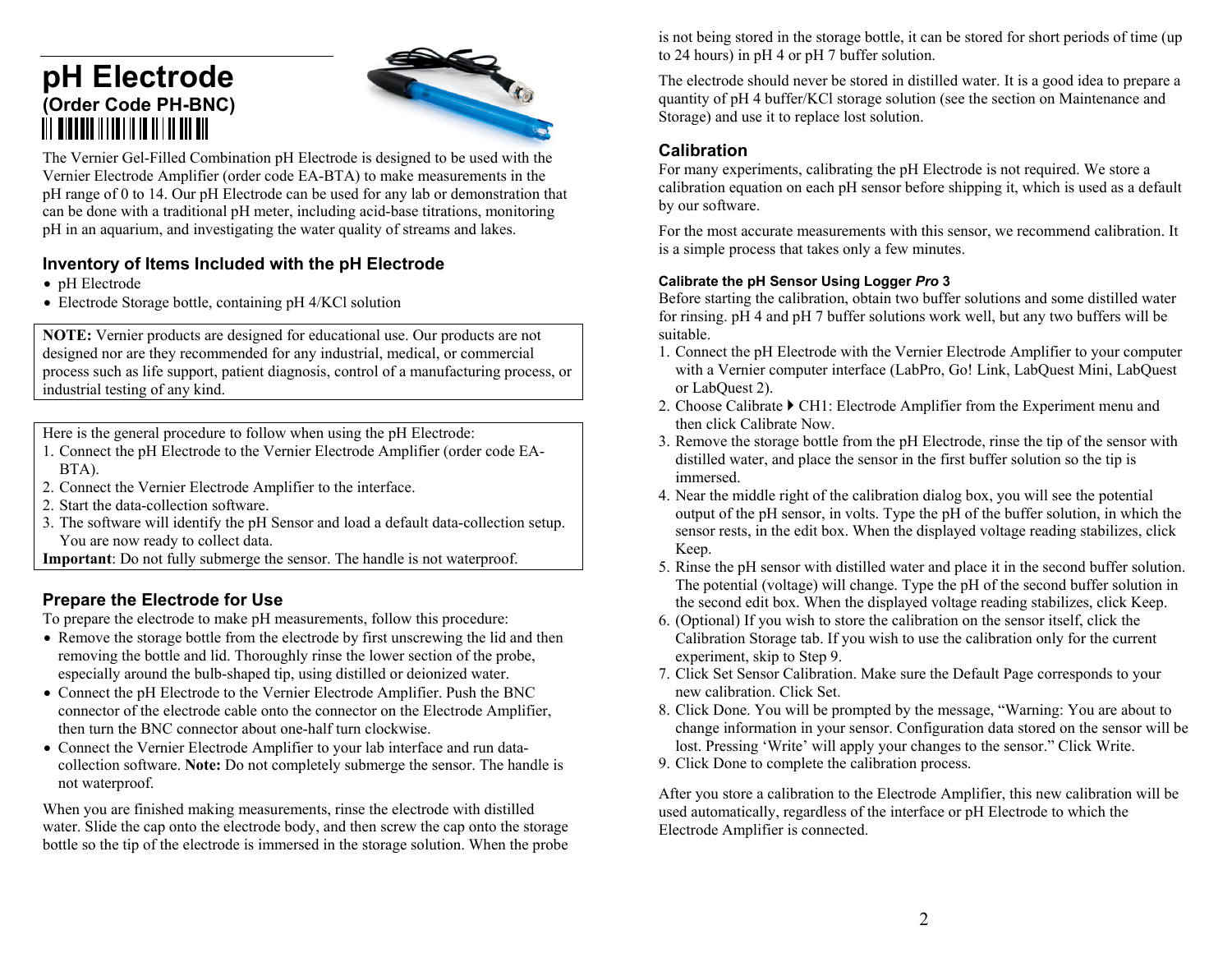You can set the pH sensor back to its factory calibration by following these steps:

- 1. Select Calibrate CH1: Electrode Amplifier from the Experiment menu.
- 2. Click the Calibration Storage tab.
- 3. Click Set Sensor Factory Defaults.

#### **Calibrate the pH Sensor Using LabQuest**

- 1. Connect the pH Electrode with the Vernier Electrode Amplifier to your LabQuest. The pH reading will be displayed.
- 2. Choose Calibrate  $\blacktriangleright$  CH1: Electrode Amplifier from the Sensors menu and tap Calibrate Now.
- 3. Remove the storage bottle from the pH Electrode, rinse the tip of the sensor with distilled water, and place the sensor in the first buffer solution so the tip is immersed.
- 4. Enter the pH of the buffer solution as the known value for Reading 1. When the voltage reading stabilizes, tap Keep.
- 5. Rinse the pH sensor with distilled water and place it in the second buffer solution.
- 6. In the Reading 2 field, enter the pH of the second buffer solution. When the voltage reading stabilizes, tap Keep.
- 7. (Optional) If you wish to store the calibration on the sensor itself, tap the Storage tab at the top of the screen. If you wish to use the calibration only for the current experiment, skip to Step 9.
- 8. On the Storage page, tap Save Calibration to Sensor. A message will appear: "Saving this calibration to the sensor will result in it being the new Custom Calibration 1". Tap OK to proceed.
- 9. Tap OK to complete the calibration process.

After you store a calibration to the Electrode Amplifier, this new calibration will be used automatically, regardless of the interface or pH Electrode to which the Electrode Amplifier is connected.

You can set the pH sensor back to its factory calibration by following these steps:

- 1. Choose Calibrate  $\triangleright$  CH1: Electrode Amplifier from the Sensors menu.
- 2. Tap the Storage tab.
- 3. Tap Restore Sensor Factory Defaults.

### **pH Buffer Solutions**

In order to calibrate a pH Electrode, or to confirm that a saved pH calibration is accurate, you should have a supply of pH buffer solutions that cover the range of pH values you will be measuring. We recommend buffer solutions of pH 4, 7, and 10.

- Vernier sells a pH buffer kit (order code PHB). The kit contains 4 tablets each of buffer pH 4, 7, and 10 and a small bottle of buffer preservative. Each tablet is added to 100 mL of distilled water to prepare respective pH buffer solutions.
- Flinn Scientific (www.flinnsci.com, Tel: 800-452-1261) sells a wide variety of buffer tablets and prepared buffer solutions.

You can prepare your own buffer solutions using the following recipes:

| pH 4.00  | Add 2.0 mL of 0.1 M HCl to 1000 mL of 0.1 M potassium<br>hydrogen phthalate.    |
|----------|---------------------------------------------------------------------------------|
| pH 7.00  | Add 582 mL of 0.1 M NaOH to 1000 mL of 0.1 M<br>potassium dihydrogen phosphate. |
| pH 10.00 | Add 214 mL of 0.1 M NaOH to 1000 mL of 0.05 M sodium<br>bicarbonate.            |

### **Maintenance and Storage**

Short-term storage (up to 24 hours): Place the electrode in pH 4 or pH 7 buffer solution.

Long-term storage (more than 24 hours): Store the electrode in a pH 4 buffer/KCl storage solution in the storage bottle. The pH Electrode is shipped in this solution. Vernier sells 500 mL bottles of pH Storage Solution (order code PH-SS), or you can prepare additional storage solution by adding 10 g of solid potassium chloride (KCl) to 100 mL of pH 4 buffer solution. Flinn Scientific (800-452-1261) sells a Buffer Solution Preservative (order code B0175) that can be added to this storage solution. By storing the electrode in this solution, the reference portion of the electrode is kept moist. Keeping the reference junction moist contributes to electrode longevity and retains electrode response time when the unit is placed back into service. If the electrode is inadvertently stored dry, immerse the unit in pH 4 buffer/KCl storage solution for a minimum of eight hours prior to service.

When testing a pH Electrode, it is best to measure a buffer solution because it is easier to determine if the sensor is reading correctly. Do not test your sensor by measuring distilled water. Distilled water can have a pH reading in the range of 5.5–7.0, due to varying amounts of dissolved carbon dioxide. Furthermore, due to a lack of ions, the pH values reported with the sensor in distilled water will be erratic.

If your pH Electrode is reading differently from the pH of a buffer solution (e.g., reads 6.7 in a buffer 7), you may simply need to calibrate the sensor.

If your readings are off by several pH values, the pH readings do not change when moved from one buffer solution to a different buffer, the sensor was stored dry, or the sensor's response seems slow, the problem may be more serious. A method called "shocking" can be used to revive pH electrodes. To shock your pH Electrode, perform the following:

- 1. Soak the pH Electrode for 4–8 hours in an HCl solution of 0.1 M–0.5 M.
- 2. Rinse off the electrode and soak the tip in pH 7 buffer for 30–60 minutes.
- 3. Rinse the electrode and test it with buffer solutions of known pH.

Occasionally, mold will grow in the pH 4 buffer/storage solution. Mold will not harm the electrode and can easily be removed using a mild detergent solution. Mold growth in the storage solution can be inhibited by adding a buffer preservative.

The pH Electrode is designed to be used in aqueous solutions. The polycarbonate body of the sensor can be damaged by many organic solvents. In addition, do not use the sensor in solutions containing: perchlorates, silver ions, sulfide ions, biological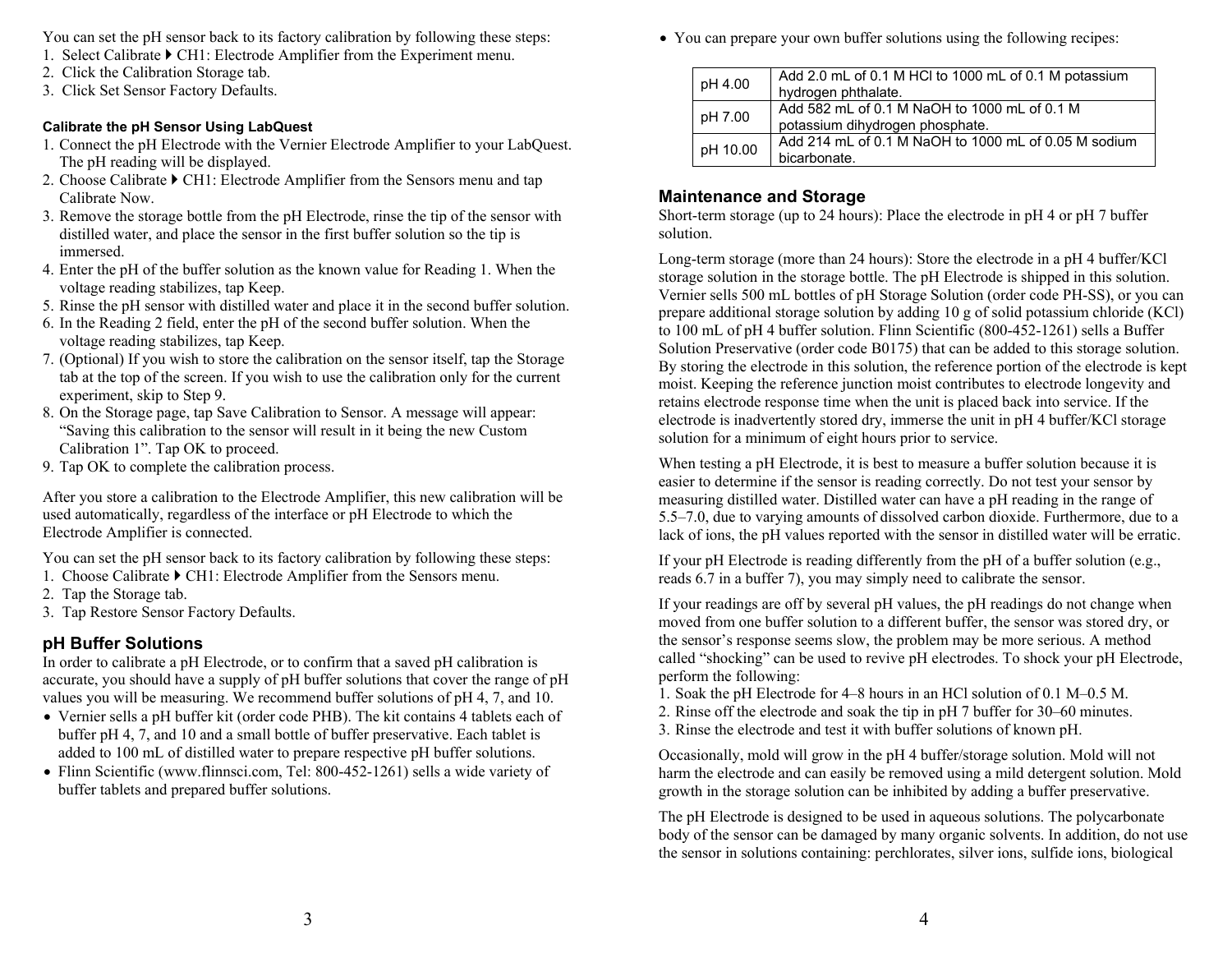samples with high concentrations of proteins, or Tris buffered solutions.<sup>1</sup> Do not use the sensor with hydrofluoric acid or in acid or base solutions with a concentration greater than 1.0 molar.

The electrode may be used to measure the pH of sodium hydroxide solutions with a concentration near 1.0 molar, but should not be left in this concentration of sodium hydroxide for periods longer than 5 minutes. Using or storing the electrode at very high temperatures (>80°C) or very low temperatures (near 0°C) can damage it beyond repair.

### **Specifications**

| Type                      |           | Sealed, gel-filled, epoxy body,<br>Ag/AgCl         |
|---------------------------|-----------|----------------------------------------------------|
| Response time             |           | 90% of final reading in 1 second in a<br>buffer    |
| Temperature range         |           | 5 to 80 $\degree$ C (readings not compensated)     |
| Range                     |           | pH 0-14                                            |
| Accuracy                  |           | $\pm$ 0.2 pH units                                 |
| Isopotential pH           |           | pH 7 (point at which temperature has<br>no effect) |
| Stored calibration values |           |                                                    |
|                           | slope     | $-7.78$                                            |
|                           | intercept | 16.34                                              |
| Shaft diameter            |           | 12 mm OD                                           |

#### **pH Electrode Accessories**

| Item                               | <b>Order Code</b> |
|------------------------------------|-------------------|
| Electrode Storage Solution, 500 mL | PH-SS             |
| <b>Buffer Tablets</b>              | PHB               |
| Storage Solution Bottles, pkg of 5 | BTL               |

#### <sup>1</sup> Vernier offers a Tris-Compatible Flat pH Sensor that features a double junction electrode, so it can be used with proteins, sulfides, and Tris buffers. Order code FPH-BTA.

#### **Warranty**

Vernier warrants this product to be free from defects in materials and workmanship for a period of five years from the date of shipment to the customer. This warranty does not cover damage to the product caused by abuse or improper use. Additionally, the warranty does not cover accidental breakage of the glass bulb of the pH Sensor.